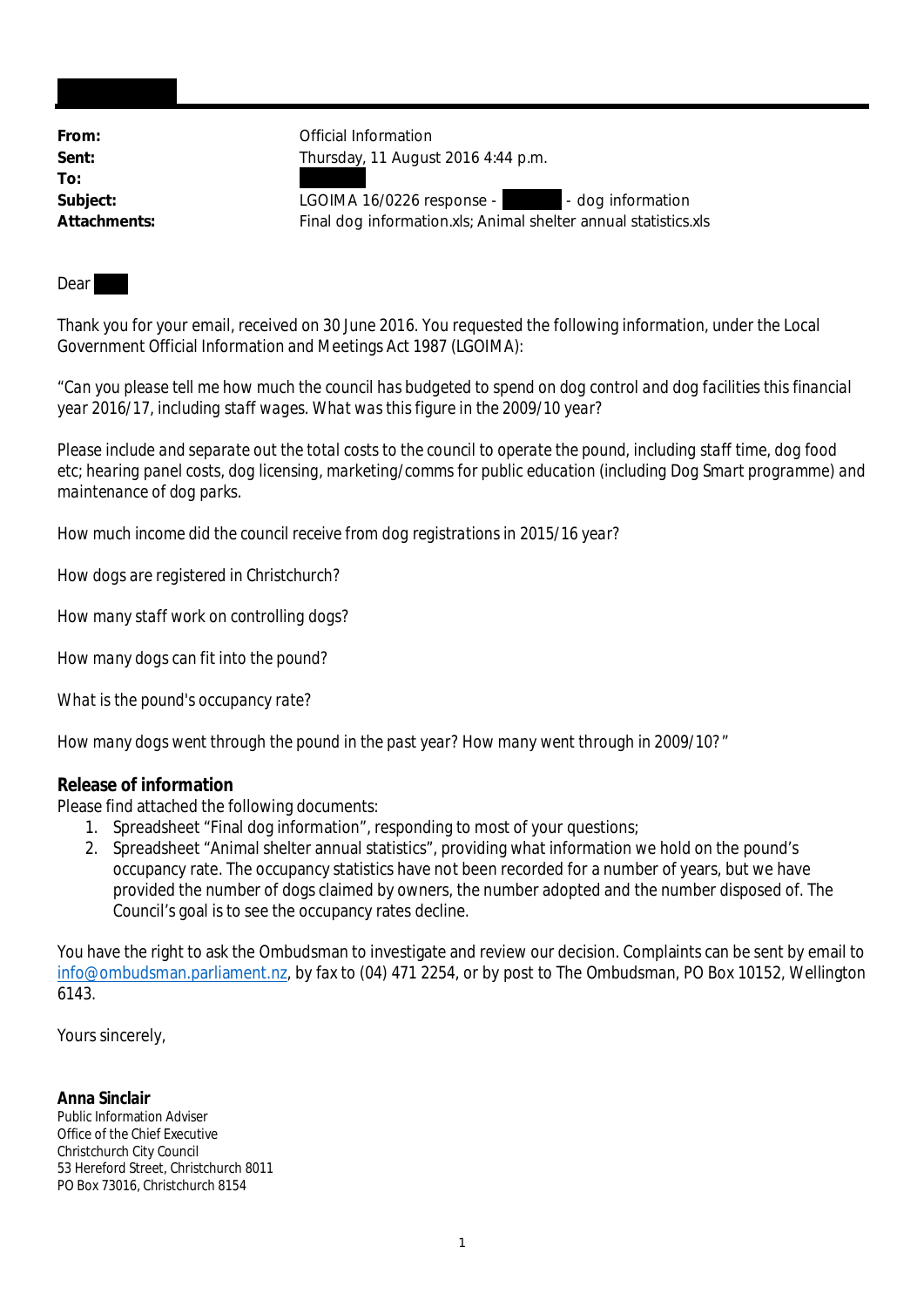| Question | Category                                                                                                                       | Reports                                                             |             |
|----------|--------------------------------------------------------------------------------------------------------------------------------|---------------------------------------------------------------------|-------------|
|          |                                                                                                                                |                                                                     |             |
|          | 1 How much the council has budgeted to spend on dog control and dog facilities in the 2016/17 year?                            |                                                                     | \$2,235,351 |
|          | How much the council has budgeted to spend on dog control and dog facilities in the 2009/10 year?                              |                                                                     | \$1,900,000 |
|          |                                                                                                                                |                                                                     |             |
|          | 2 Separate out the total costs to the council to operate the pound, including staff time, dog food etc; 2016/17                | <b>Council Clothing</b>                                             | \$1,000     |
|          |                                                                                                                                | Safety Equipment                                                    | \$1,500     |
|          |                                                                                                                                | Telephone & Fax                                                     | \$3,100     |
|          |                                                                                                                                | Printing                                                            | \$1,200     |
|          |                                                                                                                                | <b>Bad Debts Written Off</b>                                        | \$10,200    |
|          |                                                                                                                                | <b>Security Services</b>                                            | \$500       |
|          |                                                                                                                                | <b>Service Contracts</b>                                            | \$10,200    |
|          |                                                                                                                                | <b>Misc Materials</b>                                               | \$6,100     |
|          |                                                                                                                                | Electricity                                                         | \$4,700     |
|          |                                                                                                                                | Rates                                                               | \$7,400     |
|          |                                                                                                                                | <b>Building Maintenance</b>                                         | \$4,300     |
|          |                                                                                                                                | <b>Grounds Maintenance</b>                                          | \$2,000     |
|          |                                                                                                                                | Maintenance Inhouse                                                 | \$700       |
|          |                                                                                                                                | <b>Maintence Fixed Rate</b>                                         | \$1,800     |
|          |                                                                                                                                | Depreciation                                                        | \$62,654    |
|          |                                                                                                                                | <b>Staff Costs</b>                                                  | \$280,658   |
|          |                                                                                                                                | Fees Income                                                         | $-$74,500$  |
|          |                                                                                                                                | House Rent (No GST)                                                 | $-$ \$3,200 |
|          | 3 Hearing panel costs 2016/17                                                                                                  |                                                                     | \$10,000    |
|          | 4 Dog registration process costs (which includes telephone and postage, advertising, caretaking, cleaning, staff salaries etc) |                                                                     | \$852,078   |
|          |                                                                                                                                |                                                                     |             |
|          | 5 Marketing/comms for public education (including Dog Smart programme) 2016/17                                                 |                                                                     | \$9,300     |
|          | 6 The maintenance of dog parks falls within the Council's "Parks unit" budget, the figures are projected 2016/17               |                                                                     |             |
|          |                                                                                                                                | <b>Halswell Quary</b>                                               | \$14,400    |
|          |                                                                                                                                | Victoria                                                            | \$11,700    |
|          |                                                                                                                                | <b>Styx Mill</b>                                                    | \$11,000    |
|          |                                                                                                                                | Groynes                                                             | \$24,000    |
|          |                                                                                                                                | <b>Radley Park</b>                                                  | \$11,520    |
|          |                                                                                                                                | Horseshoe Lake                                                      | \$28,294    |
|          |                                                                                                                                |                                                                     |             |
|          | 7 How much income did the council receive from dog registrations in 2015/16 year?                                              |                                                                     | \$2,291,120 |
|          |                                                                                                                                |                                                                     |             |
|          | 8 How dogs are registered in Christchurch?                                                                                     | Customers may pay dog registration - online, walk-in or by post     |             |
|          | 9 How many staff work on controlling dogs?                                                                                     | The animal management team has 20.4 full time/part time staff       |             |
|          |                                                                                                                                |                                                                     |             |
|          | 10 How many dogs can fit into the pound?                                                                                       | The shelter full capacity is 57, which includes 9 isolation kennels |             |
|          |                                                                                                                                |                                                                     |             |
|          | 12 How many dogs went through the pound in 2009/10? 30.6.2010                                                                  |                                                                     | 1966        |
|          | How many dogs went through the pound in the past year? 30.6.2016                                                               |                                                                     | 1177        |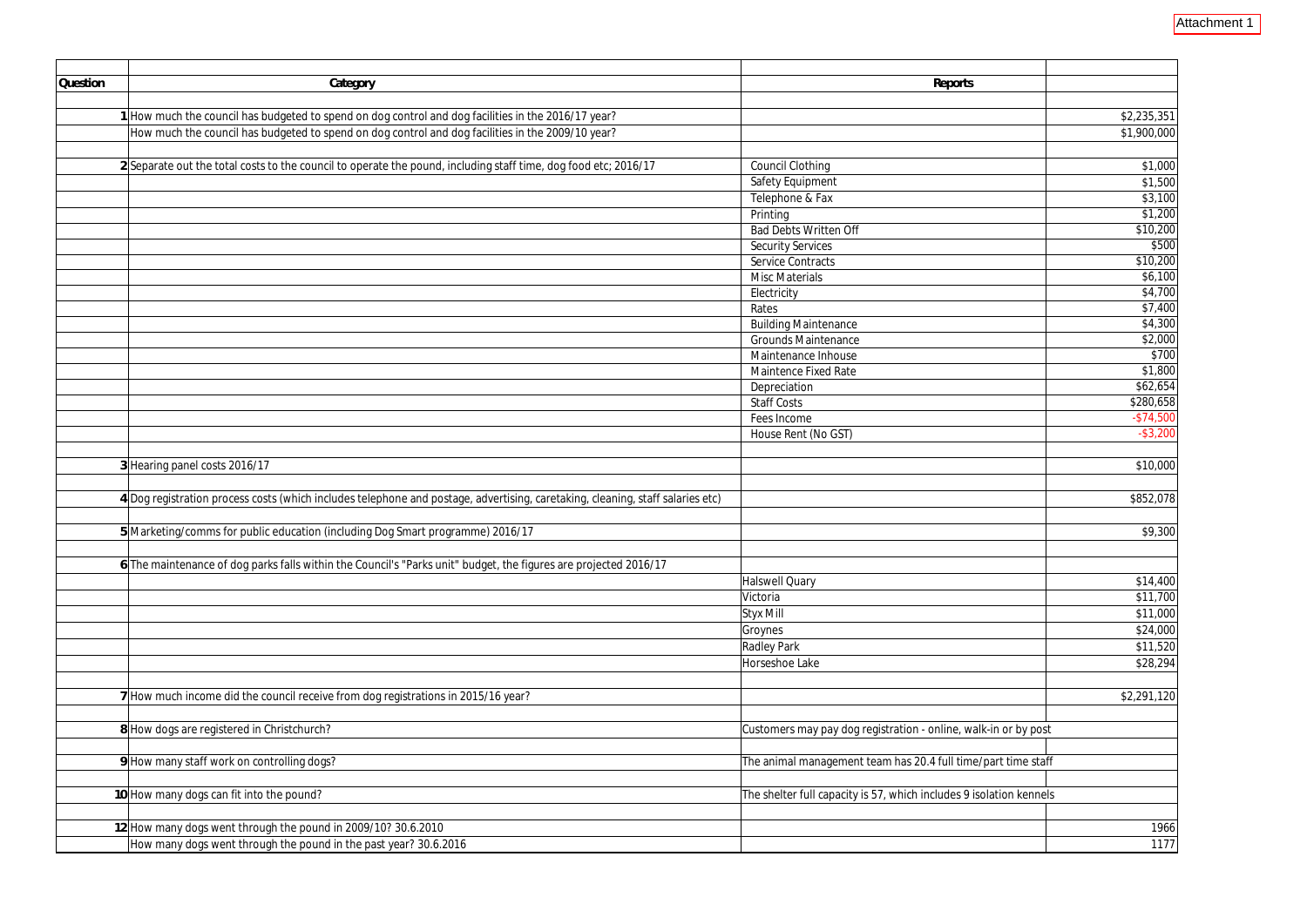## **DOG SHELTER IMPOUNDINGS**

|              |                  |      | 1999   |           |         |          |          |         | 2000     |       |       |        |      |        |       |
|--------------|------------------|------|--------|-----------|---------|----------|----------|---------|----------|-------|-------|--------|------|--------|-------|
|              |                  | July | August | September | October | November | December | January | February | March | April | May    | June | Totals |       |
| Owners       | Owners claimed   |      | 106    | 76        | 92      | 88       | 102      | 79      | 69       | 96    | 103   | 72     | 106  | 85     | 1074  |
| Adoption     | New adoptions    |      | 32     | 22        | 25      | 33       | 36       | 17      | 28       | 33    | 18    | 24     | 36   | 33     | 337   |
| CCC          | Dogs disposed of |      | 73     | 71        | 43      | 22       | 25       | 37      | 33       | 23    | 27    | 43     | 30   | 44     | 471   |
| Total        |                  |      | 211    | 169       | 160     | 143      | 163      | 133     | 130      | 152   | 148   | 139    | 172  | 162    | 1882  |
| Occupancy    |                  |      | 1428   | 1104      | 1174    | 892      | 896      | 848     | 518      | 644   | 625   | 722    | 867  | 834    | 10552 |
|              |                  |      | 2000   |           |         |          |          |         | 2001     |       |       |        |      |        |       |
|              |                  | July | August | September | October | November | December | January | February | March | April | May    | June | Totals |       |
| Owners       | Owners claimed   |      | 81     | 86        | 102     | 105      | 111      | 99      | 85       | 76    | 81    | 79     | 112  | 82     | 1099  |
| Adoption     | New adoptions    |      | 34     | 30        | 32      | 20       | 33       | 24      | 26       | 36    | 47    | 34     | 27   | 25     | 368   |
| CCC          | Dogs disposed of |      | 45     | 56        | 39      | 39       | 38       | 11      | 32       | 29    | 29    | 14     | 28   | 51     | 411   |
| Total        |                  |      | 150    | 172       | 173     | 164      | 182      | 144     | 143      | 141   | 157   | 127    | 167  | 156    | 1876  |
| Occupancy    |                  |      | 752    | 789       | 810     | 668      | 801      | 583     | 646      | 701   | 786   | 585    | 677  | 600    | 8398  |
|              |                  |      | 2001   |           |         |          |          |         | 2002     |       |       |        |      |        |       |
|              |                  | July | August | September | October | November | December | January | February | March | April | May    | June | Totals |       |
| Owners       | Owners claimed   |      | 93     | 103       | 78      | 96       | 105      | 77      | 97       | 77    | 88    | 90     | 81   | 90     | 1075  |
| Adoption     | New adoptions    |      | 29     | 29        | 29      | 27       | 47       | 28      | 37       | 41    | 34    | 37     | 35   | 30     | 403   |
| CCC          | Dogs disposed of |      | 36     | 16        | 21      | 36       | 31       | 24      | 26       | 14    | 19    | 34     | 31   | 40     | 328   |
| Total        |                  |      | 158    | 148       | 128     | 159      | 183      | 129     | 157      | 132   | 141   | 161    | 147  | 160    | 1803  |
| Occupancy    |                  |      | 764    | 604       | 561     | 651      | 994      | 538     | 758      | 690   | 620   | 920    | 820  | 898    | 8818  |
|              |                  |      | 2002   |           |         |          |          |         | 2003     |       |       |        |      |        |       |
|              |                  | July | August | September | October | November | December | January | February | March | April | May    | June | Total  |       |
| Owners       | Owners claimed   |      | 97     | 91        | 83      | 80       | 96       | 90      | 77       | 85    | 98    | 86     | 91   | 102    | 1076  |
| Adoption     | New adoptions    |      | 27     | 42        | 27      | 35       | 28       | 30      | 33       | 33    | 23    | 28     | 33   | 25     | 364   |
| CCC          | Dogs disposed of |      | 42     | 37        | 27      | 33       | 21       | 24      | 19       | 26    | 18    | 26     | 30   | 34     | 337   |
| Total        |                  |      | 166    | 170       | 137     | 148      | 145      | 144     | 129      | 144   | 139   | 140    | 154  | 161    | 1777  |
|              |                  |      | 2003   |           |         |          |          |         | 2004     |       |       |        |      |        |       |
|              |                  | July | August | September | October | November | December | January | February | March | April | May    | June | Totals |       |
| Owners       | Owners claimed   |      | 85     | 100       | 79      | 98       | 107      | 54      | 88       | 88    | 83    | 75     | 83   | 75     | 1015  |
| Adoption     | New adoptions    |      | 28     | 26        | 33      | 26       | 35       | 26      | 19       | 19    | 19    | 33     | 37   | 25     | 326   |
| CCC          | Dogs disposed of |      | 41     | 60        | 23      | 33       | 40       | 22      | 42       | 22    | 33    | 29     | 25   | 26     | 396   |
| <b>Total</b> |                  |      | 144    | 186       | 135     | 157      | 182      | 102     | 149      | 129   | 135   | 137    | 145  | 120    | 1721  |
|              |                  |      | 2004   |           |         |          |          |         | 2005     |       |       |        |      |        |       |
|              |                  | July | August | September | October | November | December | January | February | March | April | May    | June | Totals |       |
| Owners       | Owners claimed   |      | 83     | 93        | $70\,$  | 76       | 99       | 96      | 71       | 81    | 85    | 71     | 95   | 81     | 1001  |
| Adoption     | New adoptions    |      | 22     | 26        | 32      | 29       | 28       | 35      | 23       | 27    | 21    | 22     | 23   | 35     | 323   |
| CCC          | Dogs disposed of |      | 50     | 42        | 31      | 43       | 32       | 26      | 19       | 27    | 25    | $30\,$ | 32   | 39     | 396   |
| <b>Total</b> |                  |      | 155    | 161       | 133     | 148      | 159      | 157     | 113      | 135   | 131   | 123    | 150  | 155    | 1720  |

|     | May | June | Totals |       |  |  |
|-----|-----|------|--------|-------|--|--|
| 72  |     | 106  | 85     | 1074  |  |  |
| 24  |     | 36   | 33     | 337   |  |  |
| 43  |     | 30   | 44     | 471   |  |  |
| 139 |     | 172  | 162    | 1882  |  |  |
| 722 |     | 867  | 834    | 10552 |  |  |
|     |     |      |        |       |  |  |
|     | May | June | Totals |       |  |  |
| 79  |     | 112  | 82     | 1099  |  |  |
| 34  |     | 27   | 25     | 368   |  |  |
| 14  |     | 28   | 51     | 411   |  |  |
| 127 |     | 167  | 156    | 1876  |  |  |
| 585 |     | 677  | 600    | 8398  |  |  |
|     |     |      |        |       |  |  |
|     | May | June | Totals |       |  |  |
| 90  |     | 81   | 90     | 1075  |  |  |
| 37  |     | 35   | 30     | 403   |  |  |
| 34  |     | 31   | 40     | 328   |  |  |
| 161 |     | 147  | 160    | 1803  |  |  |
| 920 |     | 820  | 898    | 8818  |  |  |
|     | May | June | Total  |       |  |  |
| 86  |     | 91   | 102    | 1076  |  |  |
| 28  |     | 33   | 25     | 364   |  |  |
| 26  |     | 30   | 34     | 337   |  |  |
| 140 |     | 154  | 161    | 1777  |  |  |
|     | May |      | Totals |       |  |  |
|     |     | June |        |       |  |  |
| 75  |     | 83   | 75     | 1015  |  |  |
| 33  |     | 37   | 25     | 326   |  |  |
| 29  |     | 25   | 26     | 396   |  |  |
| 137 |     | 145  | 120    | 1721  |  |  |
|     | May | June | Totals |       |  |  |
| 71  |     | 95   | 81     | 1001  |  |  |
| 22  |     | 23   | 35     | 323   |  |  |
| 30  |     | 32   | 39     | 396   |  |  |
| 123 |     | 150  | 155    | 1720  |  |  |
|     |     |      |        |       |  |  |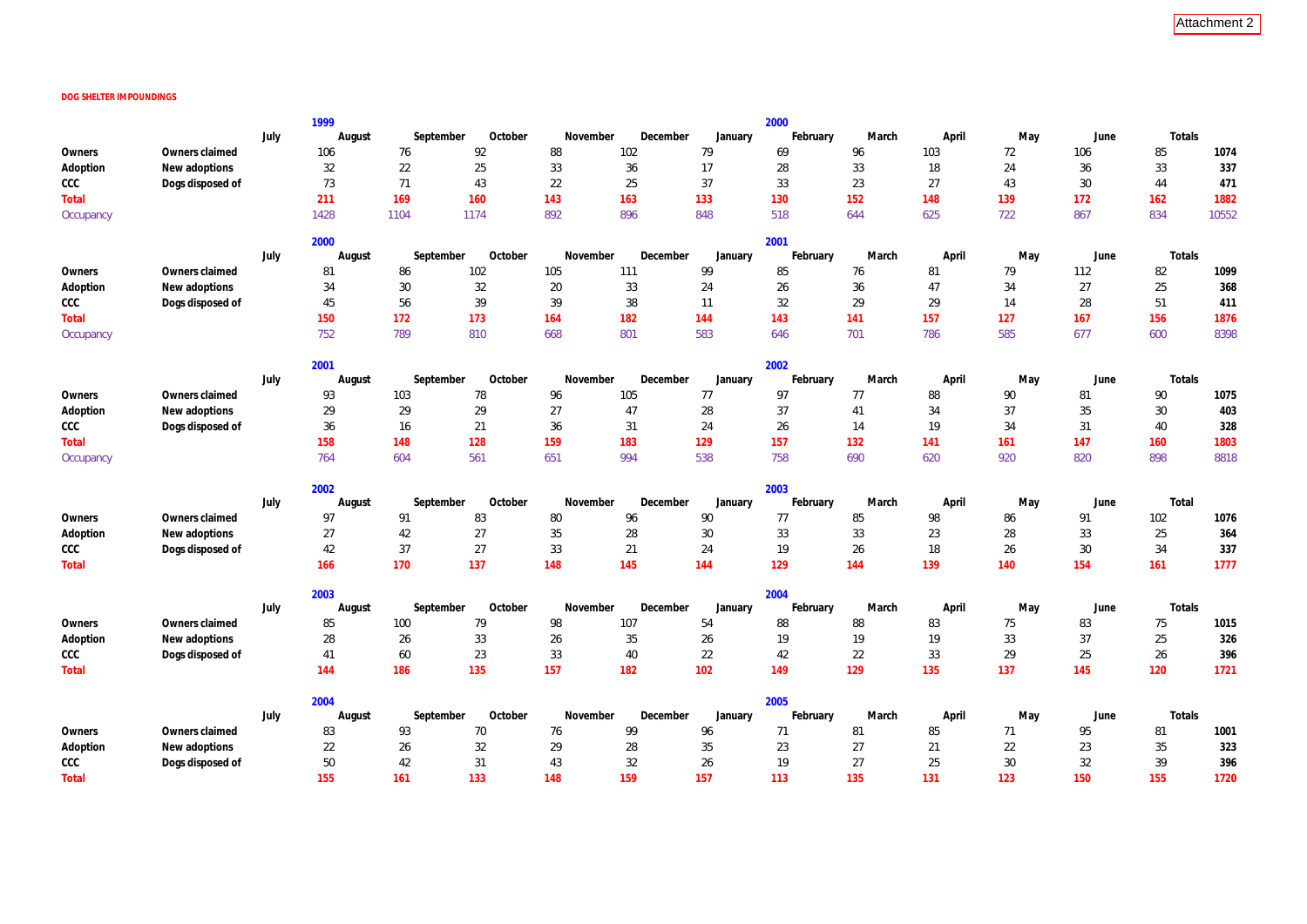|              |                  |      | 2005   |           |         |          |          |         | 2006     |       |        |     |      |        |      |
|--------------|------------------|------|--------|-----------|---------|----------|----------|---------|----------|-------|--------|-----|------|--------|------|
|              |                  | July | August | September | October | November | December | January | February | March | April  | May | June | Totals |      |
| Owners       | Owners claimed   |      | 82     | 68        | 78      | 71       | 87       | 66      | 87       | 93    | 78     | 80  | 86   | 98     | 974  |
| Adoption     | New adoptions    |      | 35     | 27        | 21      | 23       | 26       | 25      | 26       | 26    | 31     | 21  | 35   | 28     | 324  |
| CCC          | Dogs disposed of |      | 34     | 32        | 21      | 31       | 27       | 23      | 22       | 33    | 38     | 11  | 22   | 20     | 314  |
| <b>Total</b> |                  |      | 151    | 127       | 120     | 125      | 140      | 114     | 135      | 152   | 147    | 112 | 143  | 146    | 1612 |
|              |                  |      | 2006   |           |         |          |          |         | 2007     |       |        |     |      |        |      |
|              |                  | July | August | September | October | November | December | January | February | March | April  | May | June | Totals |      |
| Owners       | Owners claimed   |      | 63     | 85        | 67      | 100      | 99       | 70      | 64       | 73    | 92     | 102 | 95   | 91     | 1001 |
| Adoption     | New adoptions    |      | 26     | 31        | 30      | 23       | $35\,$   | 28      | 28       | 26    | 23     | 24  | 30   | 26     | 330  |
| CCC          | Dogs disposed of |      | 29     | 26        | 23      | 23       | 6        | 30      | 13       | 25    | 24     | 29  | 30   | 29     | 287  |
| <b>Total</b> |                  |      | 118    | 142       | 120     | 146      | 140      | 128     | 105      | 124   | 139    | 155 | 155  | 146    | 1618 |
|              |                  |      | 2007   |           |         |          |          |         | 2008     |       |        |     |      |        |      |
|              |                  | July | August | September | October | November | December | January | February | March | April  | May | June | Totals |      |
| Owners       | Owners claimed   |      | 89     | 73        | 95      | 107      | 94       | 77      | 88       | 69    | 92     | 86  | 85   | 80     | 1035 |
| Adoption     | New adoptions    |      | 33     | 27        | 38      | 27       | 28       | 29      | 19       | 23    | 46     | 17  | 30   | 25     | 342  |
| CCC          | Dogs disposed of |      | 34     | 30        | 16      | 26       | 10       | 26      | 21       | 22    | 11     | 23  | 20   | 23     | 262  |
| <b>Total</b> |                  |      | 156    | 130       | 149     | 160      | 132      | 160     | 128      | 114   | 149    | 126 | 135  | 128    | 1667 |
|              |                  |      | 2008   |           |         |          |          |         | 2009     |       |        |     |      |        |      |
|              |                  | July | August | September | October | November | December | January | February | March | April  | May | June | Totals |      |
| Owners       | Owners claimed   |      | 79     | 85        | 102     | 90       | 100      | 89      | 92       | 109   | 82     | 88  | 100  | 71     | 1087 |
| Adoption     | New adoptions    |      | 30     | 28        | 24      | 27       | 22       | 25      | 22       | 22    | 32     | 18  | 31   | 23     | 304  |
| CCC          | Dogs disposed of |      | 26     | 26        | 13      | 20       | 18       | 27      | 17       | 20    | 30     | 27  | 19   | 23     | 266  |
| <b>Total</b> |                  |      | 135    | 139       | 139     | 137      | 140      | 141     | 131      | 151   | 144    | 133 | 150  | 117    | 1657 |
|              |                  |      | 2009   |           |         |          |          |         | 2010     |       |        |     |      |        |      |
|              |                  | July | August | September | October | November | December | January | February | March | April  | May | June | Totals |      |
| Owners       | Owners claimed   |      | 71     | 85        | 77      | 72       | 95       | 94      | 96       | 88    | 80     | 88  | 100  | 89     | 1035 |
| Adoption     | New adoptions    |      | 34     | 31        | 26      | 23       | 22       | 19      | 21       | 14    | 18     | 28  | 21   | 27     | 284  |
| CCC          | Dogs disposed of |      | 25     | $20\,$    | 24      | 19       | 26       | 33      | 19       | 10    | 30     | 22  | 24   | 42     | 294  |
| Total        |                  |      | 130    | 136       | 127     | 114      | 143      | 146     | 136      | 112   | 128    | 138 | 145  | 158    | 1613 |
|              |                  |      | 2010   |           |         |          |          |         | 2011     |       |        |     |      |        |      |
|              |                  | July | August | September | October | November | December | January | February | March | April  | May | June | Totals |      |
| Owners       | Owners claimed   |      | 120    | 94        | 121     | 100      | 121      | 107     | 94       | 128   | 135    | 103 | 85   | 94     | 1302 |
| Adoption     | New adoptions    |      | 24     | 43        | 25      | 15       | 27       | 34      | 17       | 22    | 27     | 18  | 16   | 25     | 293  |
| CCC          | Dogs disposed of |      | 37     | 73        | 34      | 27       | 22       | 27      | 18       | 28    | 41     | 23  | 25   | 40     | 395  |
| Total        |                  |      | 181    | 184       | 180     | 142      | 170      | 168     | 129      | 178   | 203    | 146 | 126  | 159    | 1966 |
|              |                  |      | 2011   |           |         |          |          |         | 2012     |       |        |     |      |        |      |
|              |                  | July | August | September | October | November | December | January | February | March | April  | May | June | Totals |      |
| Owners       | Owners claimed   |      | 103    | 85        | 104     | 109      | 101      | 112     | 91       | 89    | 94     | 97  | 100  | 96     | 1181 |
| Adoption     | New adoptions    |      | 30     | 19        | 21      | 37       | 20       | 21      | 21       | 27    | $30\,$ | 24  | 18   | 31     | 299  |
| CCC          | Dogs disposed of |      | 19     | 43        | 35      | 25       | 28       | 23      | 16       | 32    | 39     | 17  | 33   | 24     | 335  |
| Total        |                  |      | 152    | 147       | 160     | 171      | 149      | 156     | 128      | 148   | 163    | 138 | 152  | 151    | 1815 |

| May | June | Totals |      |
|-----|------|--------|------|
| 80  | 86   | 98     | 974  |
| 21  | 35   | 28     | 324  |
| 11  | 22   | 20     | 314  |
| 112 | 143  | 146    | 1612 |

| May | June | Totals |      |
|-----|------|--------|------|
| 102 | 95   | 91     | 1001 |
| 24  | 30   | 26     | 330  |
| 29  | 30   | 29     | 287  |
| 155 | 155  | 146    | 1618 |

| May | June | Totals |      |
|-----|------|--------|------|
| 86  | 85   | 80     | 1035 |
| 17  | 30   | 25     | 342  |
| 23  | 20   | 23     | 262  |
| 126 | 135  | 128    | 1667 |

| May | June | Totals |      |
|-----|------|--------|------|
| 88  | 100  | 71     | 1087 |
| 18  | 31   | 23     | 304  |
| 27  | 19   | 23     | 266  |
| 133 | 150  | 117    | 1657 |

| May | June | Totals |      |
|-----|------|--------|------|
| 88  | 100  | 89     | 1035 |
| 28  | 21   | 27     | 284  |
| 22  | 24   | 42     | 294  |
| 138 | 145  | 158    | 1613 |

| May | June | Totals |      |
|-----|------|--------|------|
| 103 | 85   | 94     | 1302 |
| 18  | 16   | 25     | 293  |
| 23  | 25   | 40     | 395  |
| 146 | 126  | 159    | 1966 |

| June |     |        |
|------|-----|--------|
| 100  | 96  | 1181   |
| 18   | 31  | 299    |
| 33   | 24  | 335    |
| 152  | 151 | 1815   |
|      |     | Totals |